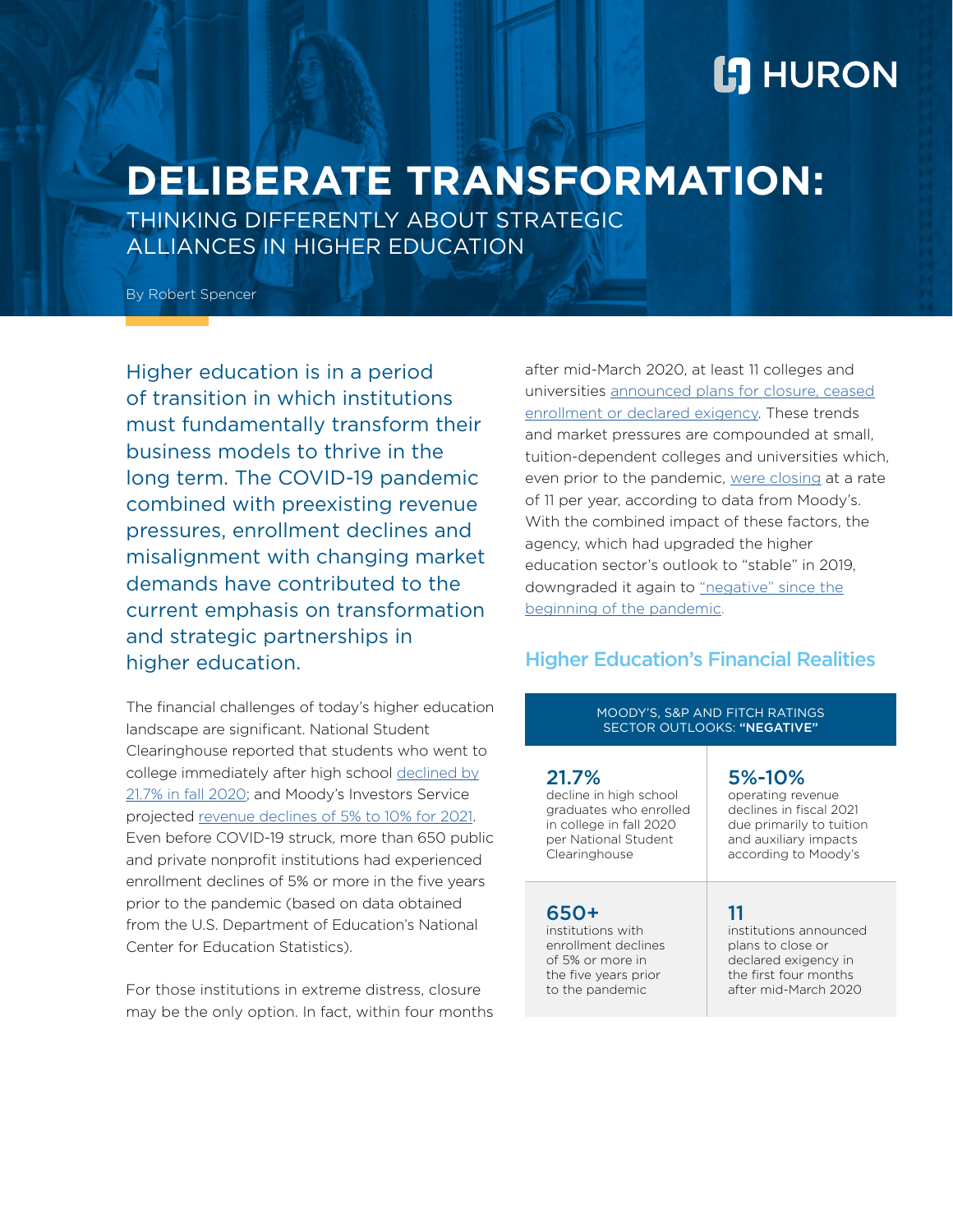### **Strategic Partnerships Modernize the Traditional M&A Paradigm**

Successfully navigating this challenging environment will require creative thinking, focused execution and an objective reevaluation of innovative solutions many formerly deemed too drastic. Mergers and acquisitions (M&A) are two such possibilities that have been frequently maligned by higher education but, in today's climate, warrant more widespread consideration.

An uptick in this kind of activity in the sector (even before the pandemic) illustrates a shift from the skittishness around consolidation that characterized the industry a decade ago, indicating that many leaders now see M&A as a promising solution to troubling financial markers. According to the TIAA Institute, [more](http://www.tiaainstitute.org/sites/default/files/presentations/2017-09/TIAA%20Institute_Higher%20Ed%20Mergers%20Report_Azziz_September%202017.pdf) [than 35 higher education mergers](http://www.tiaainstitute.org/sites/default/files/presentations/2017-09/TIAA%20Institute_Higher%20Ed%20Mergers%20Report_Azziz_September%202017.pdf) took place from 2000-2017, with two-thirds of those taking place in the past decade. Since the onset of the pandemic, interest in these types of strategic partnerships (ranging from new partnerships to full consolidations) has increased significantly.

### Partnerships in the News

Many higher education institutions are working to [forge strategic alliances](http://www.huronconsultinggroup.com/insights/higher-education-creative-financially-viable) that will help them to sidestep financial concerns while also furthering their missions to educate students. In 2020, headlines focusing on these partnerships were pervasive. A few notable deals follow.

• In June 2020, the Connecticut State Colleges & Universities system finalized a plan that would merge all 12 of the state's community colleges into one accredited institution.

- The Pennsylvania State System of Higher Education outlined plans to explore a consolidation of the operations of three pairs of public, four-year universities to offset financial concerns and realize efficiencies of scale.
- Three Connecticut colleges announced plans to acquire some academic programs from the University of Bridgeport and turn its campus into a "university park."
- The nonprofit Cambridge College acquired the for-profit New England College of Business and Finance to "increase its size, ability to serve working adults, strength online and ties to corporate employers," according to an [article in](http://www.insidehighered.com/news/2020/03/06/cambridge-college-acquiring-profit-college-doubling-down-online-offerings-working) [Inside Higher Ed.](http://www.insidehighered.com/news/2020/03/06/cambridge-college-acquiring-profit-college-doubling-down-online-offerings-working)
- Delaware State University announced a groundbreaking new agreement to acquire Wesley College, becoming the first historically black college (HBCU) to buy a college that is not an HBCU.
- The University of Massachusetts announced that it would pursue a "strategic partnership" with Brandman University, a nonprofit institution that specializes in online adult learning.

### Beyond M&A: Other Opportunities for Transformation

Mergers and acquisitions are an increasingly viable route for many colleges and universities, often seen as the de facto method of transformation. It is, however, important to understand that, while forward movement is mandatory, consolidation is just one of many possible options.

Beyond conventional M&A, creative leaders on both sides of the consolidation equation are considering alternatives that offer the benefits of a strategic partnership without some of the more challenging implications of a full integration.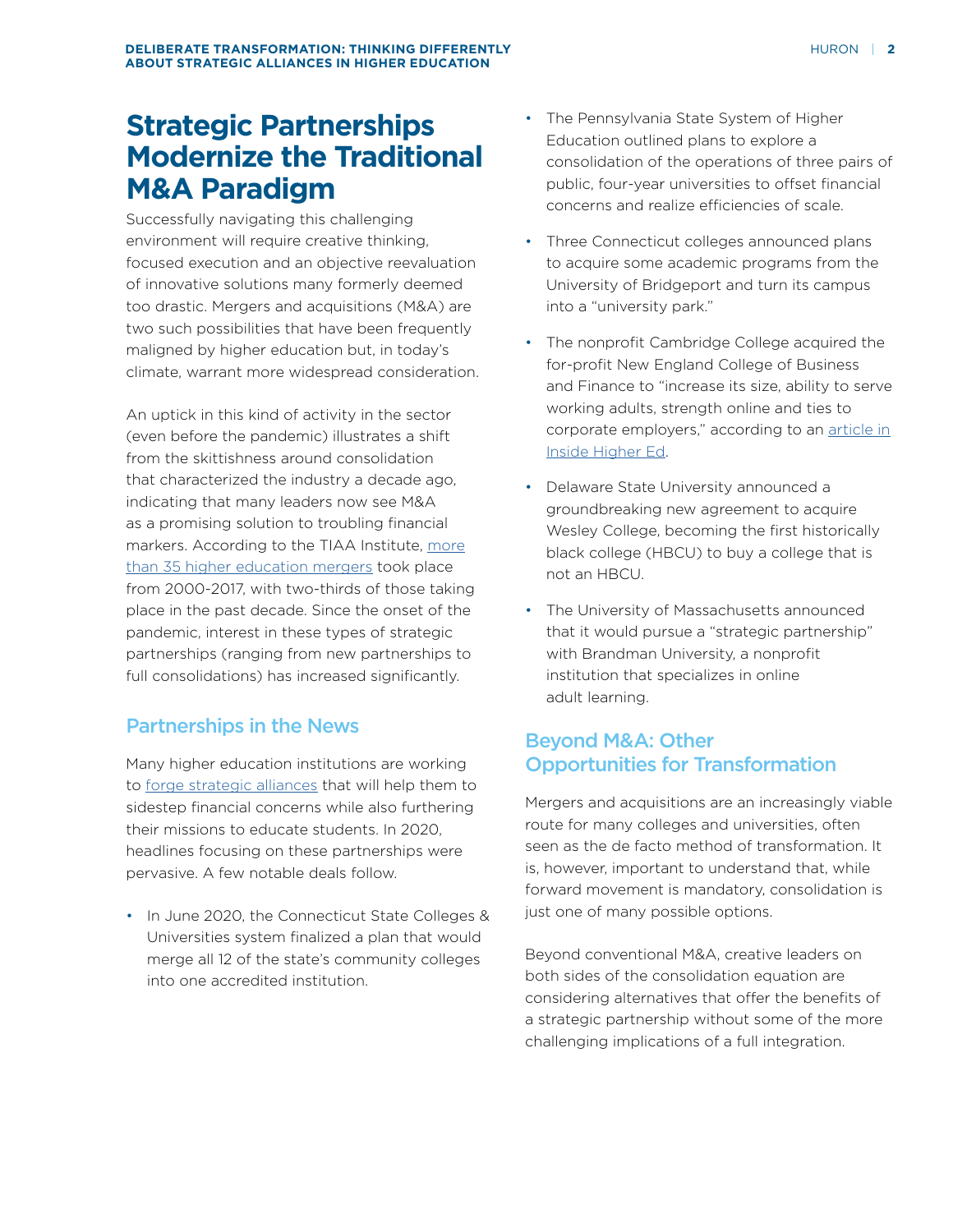#### **DELIBERATE TRANSFORMATION: THINKING DIFFERENTLY AND RESIDENT CONSTRUCTS AND RESIDENT ASSESSMENT OF A 3 ABOUT STRATEGIC ALLIANCES IN HIGHER EDUCATION**



#### **Networked Universities or Partnerships**

A cohort of [institutions, united](http://www.pearson.com/content/dam/one-dot-com/one-dot-com/global/Files/about-pearson/innovation/the-networked-university/Pearson_The_Networked_University_v22-1_WEB.pdf) [by a common goal](http://www.pearson.com/content/dam/one-dot-com/one-dot-com/global/Files/about-pearson/innovation/the-networked-university/Pearson_The_Networked_University_v22-1_WEB.pdf), can partner together to scale their impact, share resources and leverage each other's strengths.



#### **Accelerated Degrees and Alternate Pathways**

Institutions can seek to increase enrollments and offset the rising costs of tuition by offering [certificates,](http://www.usnews.com/education/best-colleges/paying-for-college/articles/certificate-programs-high-paying-jobs-minus-the-debt) [accelerated degree](http://www.usnews.com/education/best-colleges/paying-for-college/articles/certificate-programs-high-paying-jobs-minus-the-debt) [programs or](http://www.usnews.com/education/best-colleges/paying-for-college/articles/certificate-programs-high-paying-jobs-minus-the-debt) [alternative pathways](http://www.usnews.com/education/best-colleges/paying-for-college/articles/certificate-programs-high-paying-jobs-minus-the-debt) [to degree completion](http://www.usnews.com/education/best-colleges/paying-for-college/articles/certificate-programs-high-paying-jobs-minus-the-debt).



#### **Differentiated Academic Portfolios**

Academic leaders can differentiate an institution's [academic](http://www.huronconsultinggroup.com/insights/achieve-financial-success-data-driven-approach-academic-portfolio-management) [offerings](http://www.huronconsultinggroup.com/insights/achieve-financial-success-data-driven-approach-academic-portfolio-management) to include cutting-edge courses related to topics like [pandemic planning](http://www.insidehighered.com/views/2020/07/01/college-course-pandemic-offers-lessons-value-liberal-arts-education-opinion) or the [regulation of](http://www.nytimes.com/2019/10/10/education/learning/colleges-survival-strategies.html?auth=login-email&login=email) [legalized marijuana.](http://www.nytimes.com/2019/10/10/education/learning/colleges-survival-strategies.html?auth=login-email&login=email)



#### **Strategic Corporate Partnerships**

Some institutions establish corporate partnerships to provide real-world learning. For instance, Google [partnered with several](http://edtechmagazine.com/higher/article/2018/07/major-companies-partner-colleges-education-opportunities-emerging-tech) [community colleges](http://edtechmagazine.com/higher/article/2018/07/major-companies-partner-colleges-education-opportunities-emerging-tech) to deliver an information technology (IT) support professional certificate.



#### **Job Guarantees and Financial Risk-Sharing**

In light of increasing public skepticism about the value of higher education, some institutions have implemented [employment](http://hechingerreport.org/colleges-pushed-stand-behind-sell-money-back-guarantees/) [guarantees or](http://hechingerreport.org/colleges-pushed-stand-behind-sell-money-back-guarantees/) [financial risk](http://hechingerreport.org/colleges-pushed-stand-behind-sell-money-back-guarantees/)[sharing agreements.](http://hechingerreport.org/colleges-pushed-stand-behind-sell-money-back-guarantees/)

# **What's Holding Institutions Back**

So, with the market drivers to leverage strategic alliances, what is holding potential buyers, sellers and partners back? Many universities are positioned to benefit from M&A or other strategic alliances but might be hesitant to move forward due to some of the unique challenges facing higher education today.

• Academic program misalignment: Some healthy colleges and universities, looking to enhance their academic portfolio, may not perceive value in financially distressed institutions.

"Leaders are recognizing the need to explore strategic alliances that may range from new partnerships to full consolidations."

- Pandemic-related financial shortfalls: As colleges and universities struggle to make ends meet amid the COVID-19 pandemic, institutions that were previously viable candidates to be acquired might no longer meet those criteria.
- **Lingering core deficits:** Some institutions can stretch out operating deficits for years, with core imbalances obfuscated by fund transfers and complex reporting, endowment support, and one-time funding sources.
- Cost concerns: Mergers have, thus far, presented [mixed results](http://www.pewtrusts.org/en/research-and-analysis/blogs/stateline/2017/03/29/merging-colleges-to-cut-costs-and-still-boost-graduation-rates) in creating efficiencies, with some consolidations resulting in better graduation rates and stable tuition but others resulting in tuition increases and other negative implications.
- Complexity and time constraints: The complexity of institutional governance, accreditations and regulatory requirements is compounded during a proposed consolidation, complicating decision making and increasing the time required to execute.